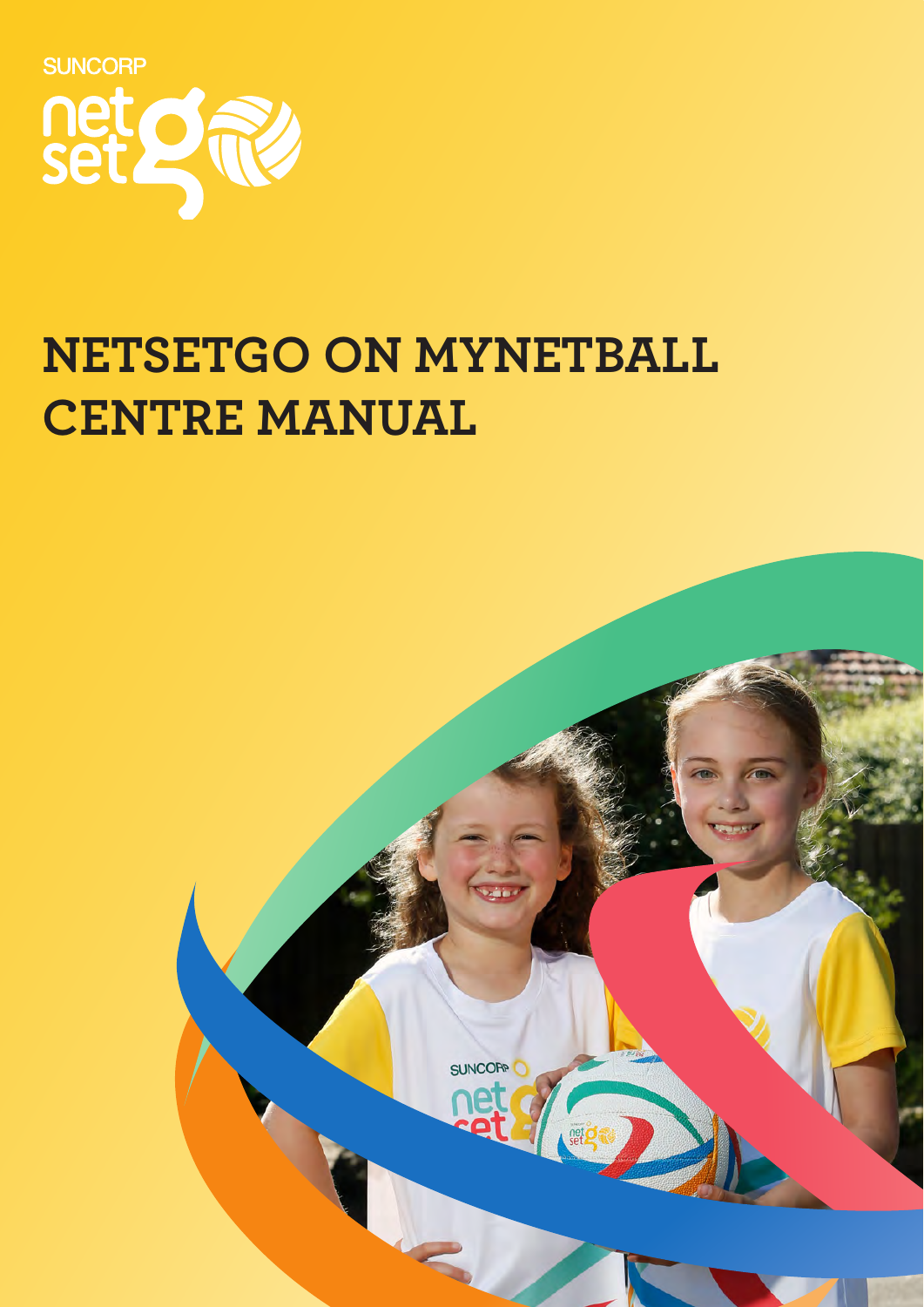

# **CONTENTS**

| <b>INTRODUCTION</b>                             | 3  |
|-------------------------------------------------|----|
| NETSETGO OVERVIEW                               | 3  |
| THE TWO TIERS - NET AND SET                     | 3  |
| <b>CENTRES</b>                                  | 4  |
| <b>PARTICIPANTS</b>                             | 4  |
| MYNETBALL PAYMENT SERVICE                       | 4  |
| <b>SUBMIT CENTRE REGISTRATION FOR APPROVAL</b>  | 5  |
| <b>CENTRE DETAIL INFORMATION</b>                | 5  |
| <b>CENTRE DELIVERY DETAIL INFORMATION</b>       | 8  |
|                                                 |    |
| <b>REGISTRATION SET UP TAB</b>                  | 9  |
| <b>GENERAL SETTINGS</b>                         | 9  |
| PAYMENT SETTINGS                                | 10 |
| <b>APPLICATION</b>                              | 12 |
| <b>REGISTRANTS TAB</b>                          | 12 |
| <b>MANUALLY UN-ENROLLING A PARTICIPANT</b>      | 13 |
| <b>REPORTS</b>                                  | 14 |
| <b>FINDING A CENTRE ON THE NETSETGO WEBSITE</b> | 15 |
| <b>SUPPORT</b>                                  | 15 |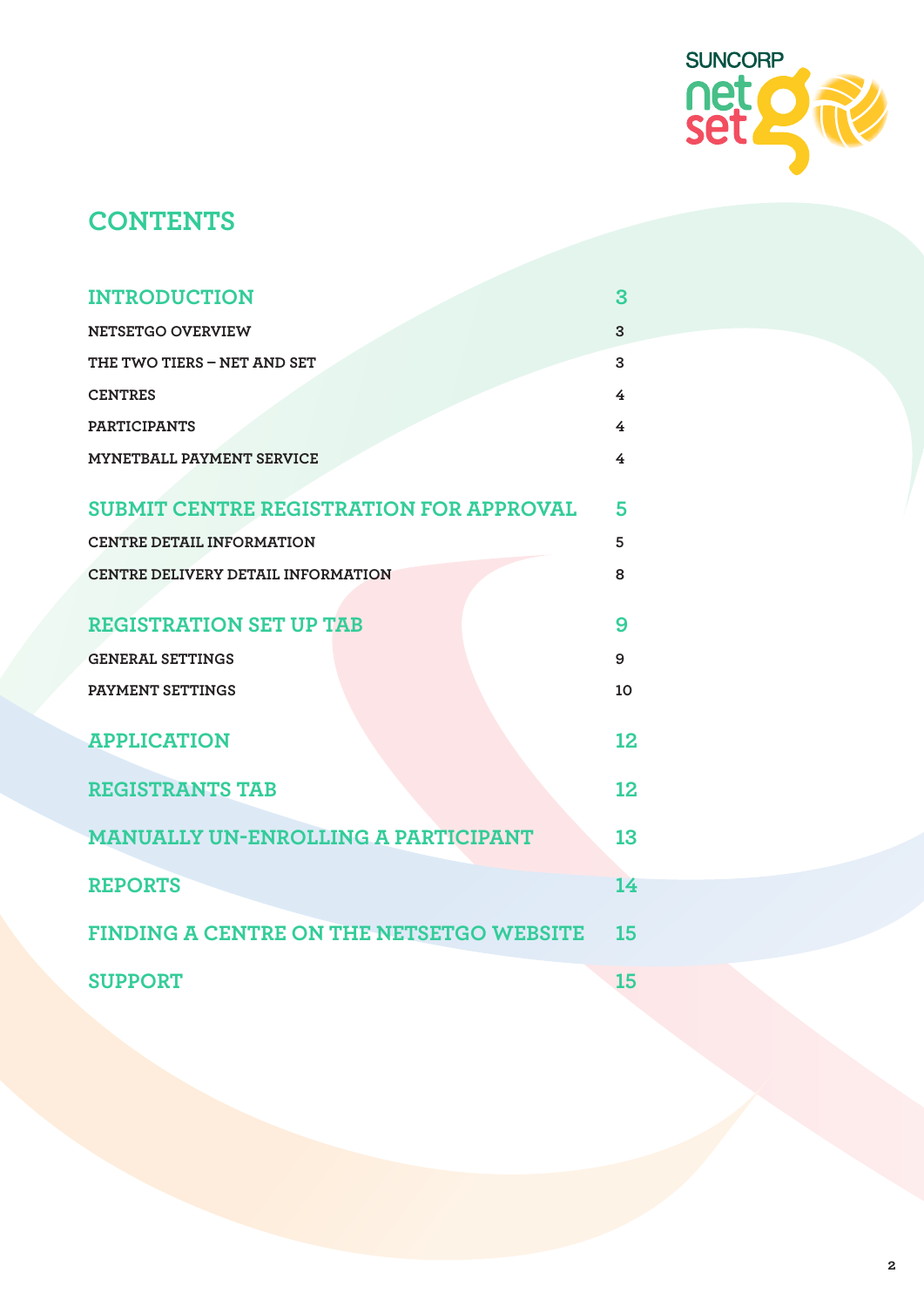

# **INTRODUCTION**

### **NETSETGO OVERVIEW**

NetSetGO is Netball Australia's only junior entry netball program. It has been developed to provide children from 5 to 10 years with the best possible learning and playing experience to develop a positive introduction to netball, ensuring enjoyment and continued participation.

NetSetGO incorporates skill activities, minor games, music, dance and modified competition in a fun and safe environment. The weekly program is coordinated by accredited coaches to ensure a quality experience for all participants.

NetSetGO has been designed as a National Program and is intended to be a product not a Membership type.

### **THE TWO TIERS – NET AND SET**

Within these two tiers there are four Program Streams:

### **NET – 5 TO 7 YEARS**

### **Activity/Skills**

For accredited centres delivering the weekly NetSetGO skill sessions and activities.

### **SET – 8 TO 10 YEARS**

### **Skills/Competition**

For accredited centres who participate in NetSetGO weekly skills sessions and also participate in a modified competition, in accordance with the NetSetGO rules. This program stream applies to clubs that deliver NetSetGO weekly skills sessions and either participate in a modified competition at an Association or run their weekly sessions with half skills/ half modified competition.

### **Activity/Skills**

For accredited centres delivering the weekly NetSetGO skill sessions and activities.

### **Competition Only**

For accredited centres who only participate in a modified competition, in accordance with the NetSetGO rules.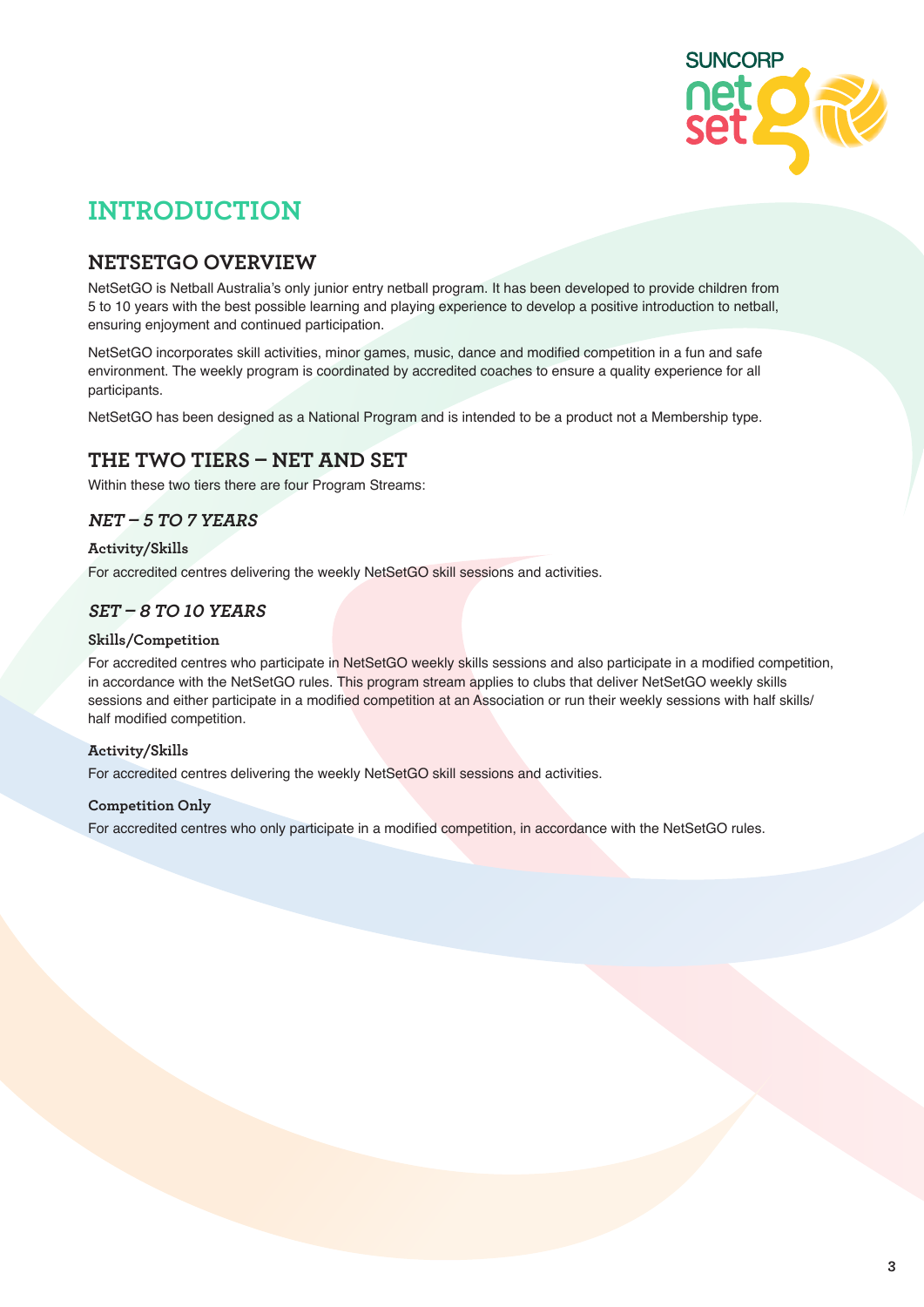

### **CENTRES**

All Centres must register to be a NetSetGO Centre annually via MyNetball.

### **PARTICIPANTS**

All NetSetGO participants must be registered on MyNetball through the NetSetGO Registration process outlined in this document.

Registration of participants to NetSetGO through any other means than the NetSetGO programs on MyNetball are not recognised.

Allowing participants to be able to pay their NetSetGO registration fee online at the same time as they are registering reduces the administration for centres. We support online payment processing with the MyNetball Payment Service

\*Please note: the NetSetGO Participant Fee (\$21 in 2017) is non-refundable once the participant pack has been ordered.

### **MYNETBALL PAYMENT SERVICE**

The MyNetball Payment Service is an option available to all NetSetGO Centres. This enables centres to provide an online credit card payment option, to compliment the online participant registration process.

Features include:

- No setup fee
- No ongoing monthly fees
- Payments are automatically transferred five (5) days following the transaction, to the nominated bank account.
- One off set up

### **IMPORTANT**

- The MyNetball Payment Service must be set up prior to allowing online payments with online registration.
- Allow two (2) weeks for the service to be set up.
- Visit thecentre.netball.com.au
- A transaction fee is applied for each transaction utilising the MyNetball Payment Service. The transaction fee is currently 1.75% plus 30 cents (at December 2016).
- It is recommended that centres use the Payment Processing feature of the registration form to add a variable amount of 1.78% and a fixed charge of 31 cents to each transaction to adequately cover the transaction fees.
- To set up the MyNetball Payment Service for your NetSetGO Centre, visit the link below and complete the online form thecentre nethall com au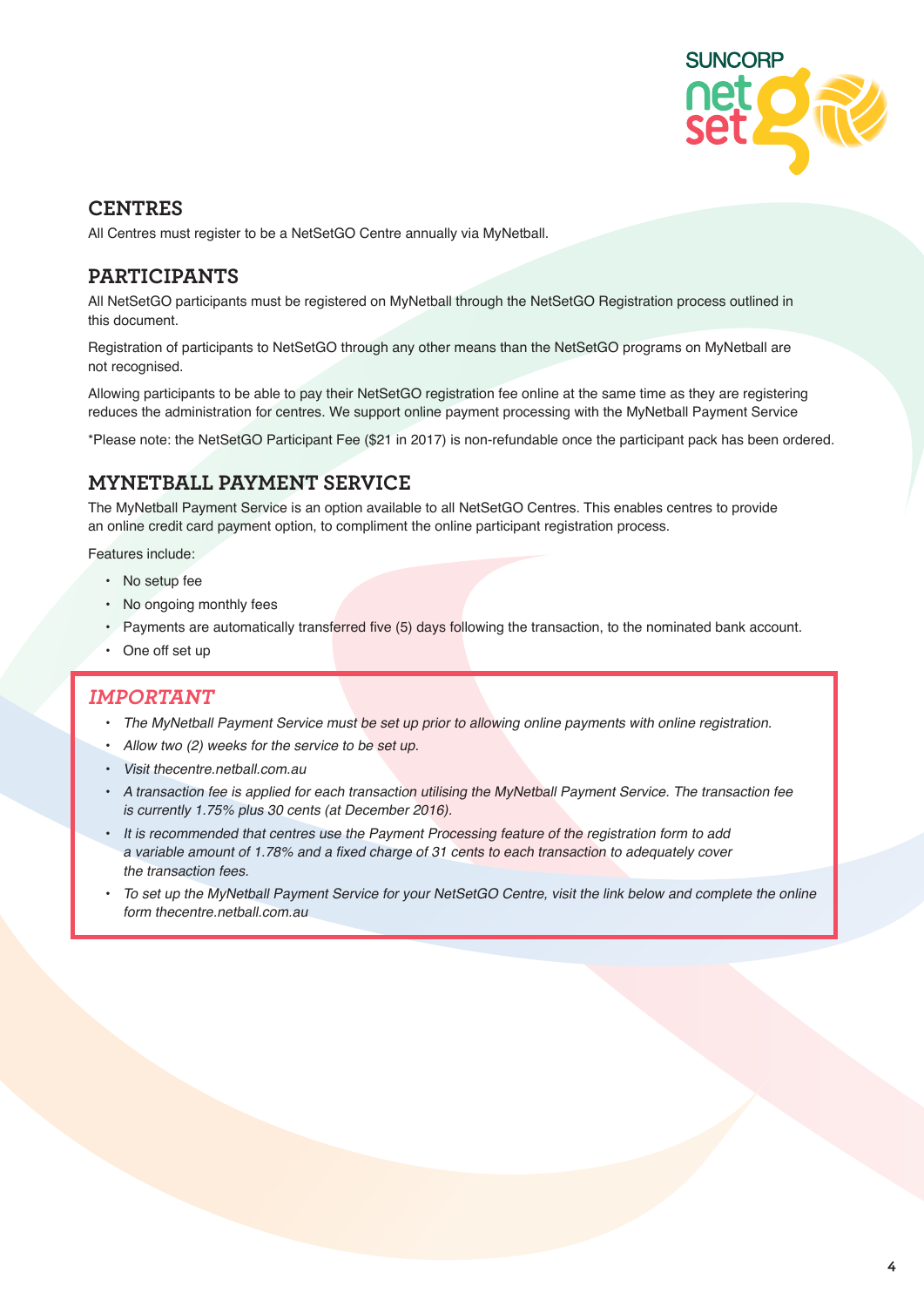

# **SUBMIT CENTRE REGISTRATION FOR APPROVAL**

### **PREREQUISITE**

Your organisation must exist in MyNetball and the Centre Coordinator needs to be an admin user. If your Centre is not on MyNetball please contact your State/Territory Netball Organisation who will set you up with a login.

**Programs > NetSetGO Centre Registration > Programs Setting Tab**

|                                                                                |                               | mynetb                        | powered by interactsPORT         |                       |                | <b>Ö</b> Rachel Mulcahy v <b>A</b> Rochelle's Test Club v                                                                                                                                                                                                                                                      |                |             |
|--------------------------------------------------------------------------------|-------------------------------|-------------------------------|----------------------------------|-----------------------|----------------|----------------------------------------------------------------------------------------------------------------------------------------------------------------------------------------------------------------------------------------------------------------------------------------------------------------|----------------|-------------|
| Governance                                                                     | <b>Competition Management</b> |                               | <b>Competition Participation</b> | Website (SportzVault) |                |                                                                                                                                                                                                                                                                                                                |                |             |
| <b>Competition</b><br>Home                                                     | People                        | <b>Registrations</b>          | <b>Online Forms</b>              | <b>Programs</b>       | <b>Umpires</b> | <b>Communications</b>                                                                                                                                                                                                                                                                                          | <b>Reports</b> | <b>Help</b> |
| <b>NetSetGO Centre Registration</b>                                            |                               |                               |                                  |                       |                |                                                                                                                                                                                                                                                                                                                |                |             |
| <b>Rochelle's Test Club</b>                                                    |                               |                               |                                  |                       |                |                                                                                                                                                                                                                                                                                                                |                |             |
| Season:<br>2017<br>۰                                                           |                               |                               |                                  |                       |                |                                                                                                                                                                                                                                                                                                                |                |             |
| Program Settings                                                               | <b>Registration Setup</b>     | <b>Registrants</b>            |                                  |                       |                |                                                                                                                                                                                                                                                                                                                |                |             |
| Section 1: Information in this section will be visibile on the public web site |                               |                               |                                  |                       |                |                                                                                                                                                                                                                                                                                                                |                |             |
| below) to appear on the Centre Finder section of the NetSetGO website.         |                               |                               |                                  |                       |                | I agree the information below will be used in the public search tool. I am authorised to act on behalf of the organisation. These contact details will be<br>displayed on the Centre Finder section of the NetSetGO website. Permission is given for the Club/Centre/Association coordinator details (as shown |                |             |
| <b>Coordinator Details</b>                                                     |                               |                               |                                  |                       |                |                                                                                                                                                                                                                                                                                                                |                |             |
| <b>Coordinator Name</b>                                                        | $\ast$                        | Rachel Mulcahy                |                                  |                       |                |                                                                                                                                                                                                                                                                                                                |                |             |
| Phone                                                                          |                               | 0386008600                    |                                  |                       |                |                                                                                                                                                                                                                                                                                                                |                |             |
| Mobile                                                                         |                               |                               |                                  |                       |                |                                                                                                                                                                                                                                                                                                                |                |             |
| <b>Fmail Address</b>                                                           | ×                             | rachel.mulcahy@netball.com.au |                                  |                       |                |                                                                                                                                                                                                                                                                                                                |                |             |
|                                                                                |                               |                               |                                  |                       |                |                                                                                                                                                                                                                                                                                                                |                |             |
| <b>Program Details</b>                                                         |                               |                               |                                  |                       |                |                                                                                                                                                                                                                                                                                                                |                |             |

### **CENTRE DETAIL INFORMATION**

### **SEASON**

**1. Select year Centre is registering for, from season dropdown box.**

### **COORDINATOR DETAILS**

Complete the following details as you would like them to appear on public websites (e.g. netsetgo.asn.au)

- **1. Add NetSetGO Centre Coordinator Name**
- **2. Add Coordinator Phone and Mobile**
- **3. Add Coordinator Email Address**

### **PROGRAM DETAILS**

### **1. Select Venue**

Venue address postcode is what the NetSetGO Centre Search (netsetgo.asn.au/find-a-club/) uses.

Clubs/Associations should only add in a new venue if their NetSetGO sessions take place across multiple locations. If you only have one venue, your organisation details will be used. Netball Australia recommends checking that these are correct by using the 'Edit Org Details' function.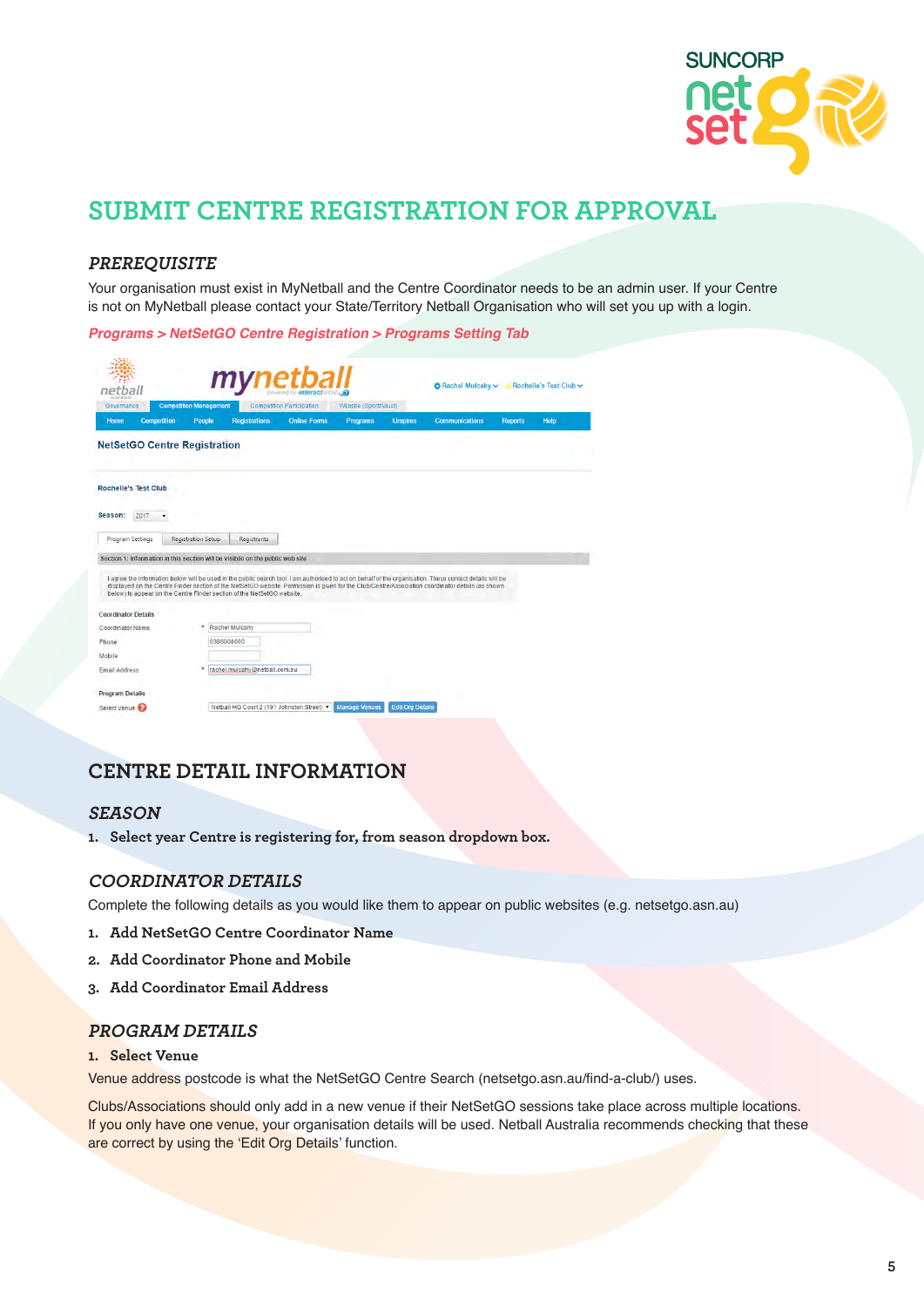

### **REGISTRATION DAY DETAILS**

(Optional – only enter if your centre is hosting a Registration Day)

- **1. Enter Registration Day Date**
- **2. Enter Registration Venue**
- **3. Enter Registration Instructions (include time of registration if applicable)**

This information is displayed in the pop up in the NetSetGO Centre Search netsetgo.asn.au/find-a-club

### **PROGRAM STREAM DETAILS**

This section is required in order to be approved as an NetSetGO Centre, to be viewed in the Centre Search and to accept online registrations. To ensure parents/guardians select the correct program, please ensure the information is as accurate as possible.

#### **1. Select + Add New Program Slot**

(for your Centre to be considered for approval at least one valid NSG program needs to be entered)

Add/edit your program time slots below:

| <b>Add New Program Slot</b> |          |                   |                 |                       |                             |          |      |  |
|-----------------------------|----------|-------------------|-----------------|-----------------------|-----------------------------|----------|------|--|
| Category #                  | Day      | <b>Start Date</b> | <b>End Date</b> | <b>Reg Close Date</b> | <b>Program Type</b>         | Cost     |      |  |
| 9780                        | Saturday | 21/05/2016        | 20/08/2016      | 14/05/2016            | Net 5-7 Activity/Skills     | \$70.00  | Edit |  |
| 9781                        | Saturday | 16/04/2016        | 27/08/2016      | 19/06/2016            | Set 8-10 Skills/Competition | \$110.00 | Edit |  |

- **2. Select Day of the week**
- **3. Enter Start Time**
- **4. Enter Activity Start Date\* (this is the date you begin the program/competition)**
- **5. Enter End Date (this is the last day of your program/competition)**

| <b>New Program Slot</b>                                                 |                                      |         |   |    |   |
|-------------------------------------------------------------------------|--------------------------------------|---------|---|----|---|
| Category #                                                              | (pending)                            |         |   |    |   |
| Day of the week                                                         | Monday                               | ۷       |   |    |   |
| <b>Start Time</b>                                                       | 9:00 AM                              | $\odot$ |   |    |   |
| <b>Activity Start Date</b>                                              | 7/03/2017                            | 面       |   |    |   |
| <b>End Date</b>                                                         | 18/04/2017                           | 圃       |   |    |   |
| Program Type                                                            | Net 5-7 Activity/Skills              |         | ۷ |    |   |
| <b>Program Cost</b>                                                     | \$90.00                              |         |   |    |   |
| <b>Online Registration</b><br>open date                                 | 7/02/2017                            | 画       |   |    |   |
| <b>Online Registration</b><br>close date                                | 18/04/2017                           | 画       |   |    |   |
| <b>Registration Limit</b>                                               |                                      |         |   |    |   |
| <b>Registration Period</b>                                              | 2017                                 | ۰       |   |    |   |
| <b>Status</b>                                                           | Active                               | ۰       |   |    |   |
| Register participants<br>to                                             | <b>Association 1 Training Entity</b> |         |   | 70 |   |
| <b>Description</b>                                                      | Optional                             |         |   |    |   |
| Coaches assigned to this program with a Netball Australia Accreditation |                                      |         |   |    |   |
| Coach 1                                                                 | Please start typing the coach name   |         |   |    | ۳ |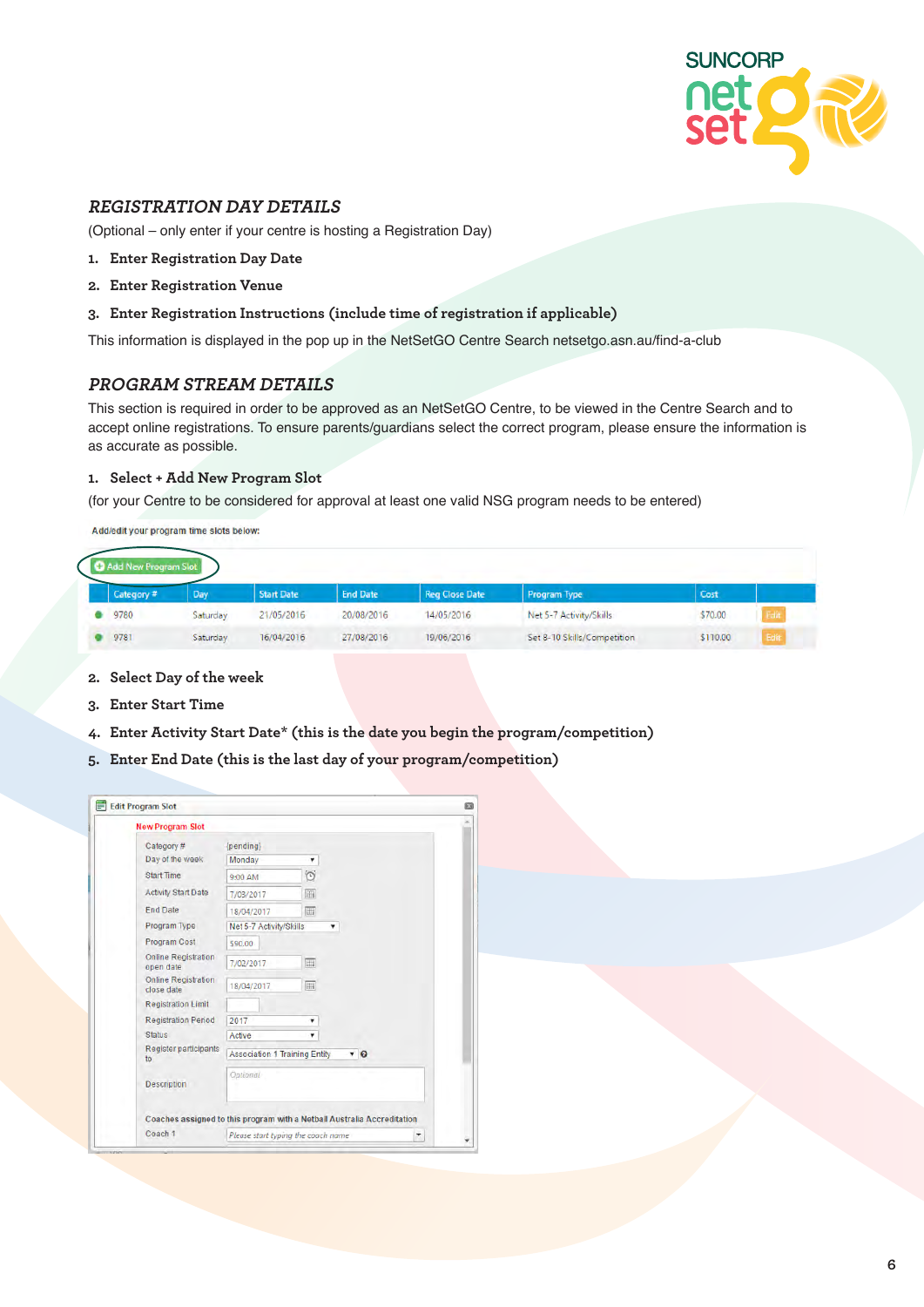

#### **6. Select Program Type**

- Net 5–7 Activity/Skills
- Set 8–10 Activity/Skills
- Set 8–10 Skills/Competition
- Set 8–10 Competition
- **7. Enter Program Cost (this amount is inclusive of GST if applicable)**
- **8. Check Registration Open Date\* (this will default to 4 weeks prior to the entered program start date)**
- **9. Check Registration Close Date\* (this will default to the program end date)**

| Program Type                                                                                                                   | Net 5-7 Activity/Skills              | ۳ |    |                          |  |
|--------------------------------------------------------------------------------------------------------------------------------|--------------------------------------|---|----|--------------------------|--|
| Program Cost                                                                                                                   | \$90.00                              |   |    |                          |  |
| <b>Online Registration</b><br>open date                                                                                        | 7/02/2017                            | 圃 |    |                          |  |
| <b>Online Registration</b><br>close date                                                                                       | 18/04/2017                           | 圃 |    |                          |  |
| <b>Registration Limit</b>                                                                                                      |                                      |   |    |                          |  |
| <b>Registration Period</b>                                                                                                     | 2017                                 | ۰ |    |                          |  |
| <b>Status</b>                                                                                                                  | Active                               | ۰ |    |                          |  |
| <b>Register participants</b><br>to                                                                                             | <b>Association 1 Training Entity</b> |   | 70 |                          |  |
| Description                                                                                                                    | Optional                             |   |    |                          |  |
|                                                                                                                                |                                      |   |    |                          |  |
|                                                                                                                                |                                      |   |    |                          |  |
|                                                                                                                                | Please start typing the coach name   |   |    | $\overline{\phantom{a}}$ |  |
|                                                                                                                                | Please start typing the coach name   |   |    | ۰                        |  |
| Coaches assigned to this program with a Netball Australia Accreditation<br>Coach 1<br>Coach <sub>2</sub><br>Coach <sub>3</sub> | Please start typing the coach name   |   |    | ٠                        |  |

#### **IMPORTANT**

\*The Activity Start Date will be considered when ordering equipment kits and vouchers to ensure they are sent to the Centres in a timely manner.

\*Registration Open Date – This can be changed by the Centre Coordinator however we suggest it not be more than 4 weeks prior to the program start date as packs will be sent to participants following their enrolment.

\*Registration Close Date – This can be changed by the Centre Coordinator however will not be able to be after the program end date. This date no longer dictates pack ordering. Each registered participant, regardless of program dates or registration close dates, will receive a NetSetGO pack posted directly to them once enrolled in the program.

#### **10.Enter Registration Limit if required (e.g. maximum number of participants).**

#### **11. Select Registration Period (e.g. 2017 if a 2017 program, if unsure ask Association)**

#### **12. Enter Description if required**

If you're running the same program type (e.g. Net 5-7 - Activity/Skills) more than once in a year you may like to name the programs as Summer and Winter or Term 1 and Term 4 so a participant can differentiate between the two when registering. If a description is not added then it will default to the Program name e.g. Net 5–7 Activity/Skills.

#### **13. Select Update**

Continue to add further NetSetGO Program Streams as required, following this process.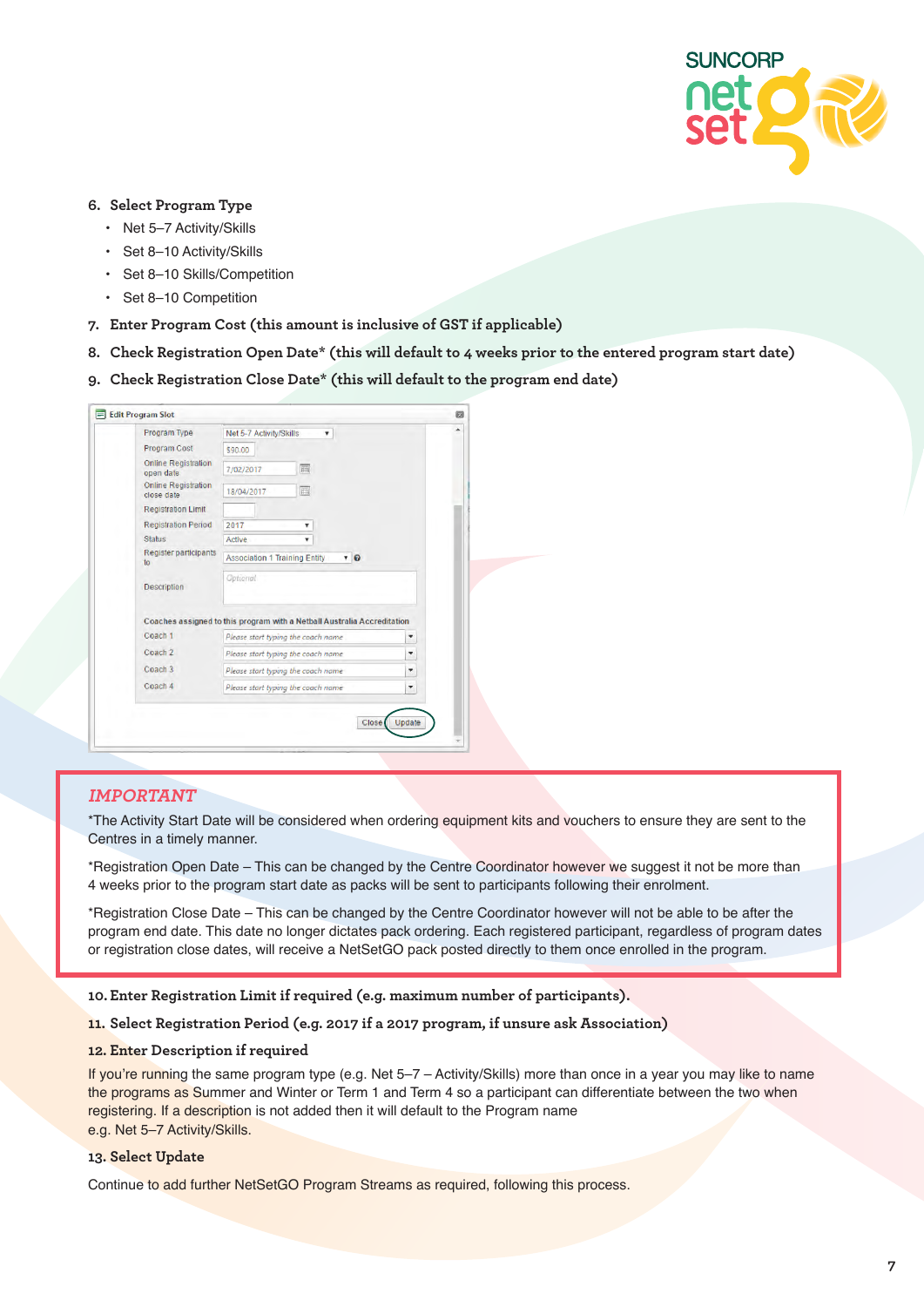

### **CENTRE DELIVERY DETAIL INFORMATION**

This section must be completed. Information in this section will not be visible on the public website. If this information is not entered accurately, additional costs could be incurred by the Centre for delivery retries or lost equipment kits. Please ensure you enter a valid Distribution Address.

### **1. Enter Years Running NetSetGO**

Enter Distribution Address\*

This address is for equipment delivery and as the 'return to sender' address for participant packs.

- **2. Enter Distribution Suburb**
- **3. Enter Distribution State**
- **4. Enter Distribution Postcode**
- **5. Accept the two terms and conditions boxes.**

### **IMPORTANT**

Equipment kits and vouchers will be ordered 2-3 weeks prior to the first program start date for your Centre. The correct distribution address and email address are required for delivery.

1st year Centres will receive an equipment kit, while 2nd, 3rd and 4th year centres will receive a voucher which can be redeemed for replenishing equipment.

If the participant's pack cannot be delivered to their nominated address or is not collected by the participant within 10 days of delivery of the pack to the post office, the pack will be sent to the Centre Distribution Address (via a return to sender process).

The Centre Coordinator will then be responsible for getting the pack to the participant at their session.

### **PLEASE DO NOT SUBMIT AT THIS POINT**

### **6. Select Update Changes**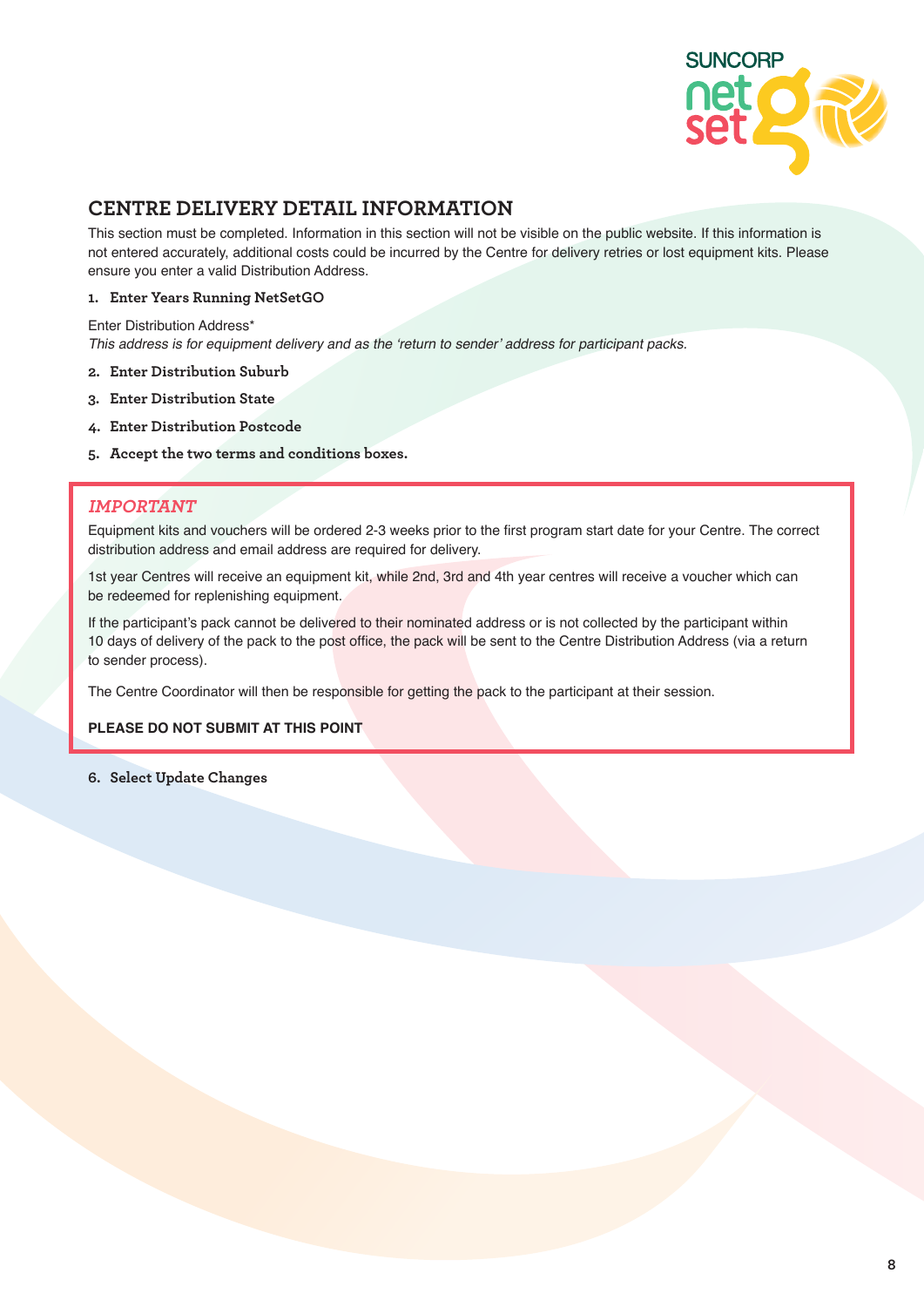

# **REGISTRATION SET UP TAB**

### **GENERAL SETTINGS**

The following steps prepare the Online Participation Registration form for participants who are registering to NetSetGO. This is found in the NetSetGO Centre Registration option under Programs.

| netball                              |                                               |                                  | mynetba                                                                                                                                                                |                 |                |                       |                | <b>☆ Rachel Mulcahy v &amp; Rochelle's Test Club v</b> |
|--------------------------------------|-----------------------------------------------|----------------------------------|------------------------------------------------------------------------------------------------------------------------------------------------------------------------|-----------------|----------------|-----------------------|----------------|--------------------------------------------------------|
| <b>Competition Management</b>        |                                               | <b>Competition Participation</b> | Website (SportzVault)                                                                                                                                                  |                 |                |                       |                |                                                        |
| <b>Competition</b><br>Home           | People                                        | <b>Registrations</b>             | <b>Online Forms</b>                                                                                                                                                    | <b>Programs</b> | <b>Umpires</b> | <b>Communications</b> | <b>Reports</b> | <b>Help</b>                                            |
| <b>Edit Online Registration Form</b> |                                               |                                  |                                                                                                                                                                        |                 |                |                       |                | <b>Q</b> Help on this topic                            |
|                                      |                                               |                                  |                                                                                                                                                                        |                 |                |                       |                |                                                        |
| Program Settings                     | <b>Registration Setup</b>                     | Registrants                      |                                                                                                                                                                        |                 |                |                       |                |                                                        |
| * Denotes a mandatory field.         |                                               |                                  |                                                                                                                                                                        |                 |                |                       |                |                                                        |
| <b>General Settings</b>              |                                               |                                  |                                                                                                                                                                        |                 |                |                       |                |                                                        |
|                                      | <b>Template Name</b>                          |                                  | Netball Australia NetSetGO                                                                                                                                             |                 |                |                       |                |                                                        |
|                                      | Form Type                                     |                                  | Event/Program Registration ▼                                                                                                                                           |                 |                |                       |                |                                                        |
|                                      | Title                                         | $\ast$                           | 2017 Rochelle's Test Club NetSetGO                                                                                                                                     |                 |                |                       |                |                                                        |
|                                      | <b>Top Description</b>                        |                                  | If you have a MyNetball ID and Password, please start over and use those details to<br>basis the signum progress You can sheek to see Kyou are an Muttathell elegady b |                 |                | PLEASE NOTE<br>ü<br>٠ | Edit           |                                                        |
|                                      | <b>Bottom Description</b>                     | (Not entered)                    |                                                                                                                                                                        |                 |                |                       | Edit.          |                                                        |
|                                      | <b>Status</b>                                 | <b>ACTIVE</b>                    |                                                                                                                                                                        |                 | ۰              |                       |                |                                                        |
|                                      | Sort order                                    | $\overline{5}$                   |                                                                                                                                                                        |                 |                |                       |                |                                                        |
|                                      | Preview                                       |                                  | Preview in MyNetball public portal<br><b>In</b> Preview in Rochelle's Test Club website                                                                                |                 |                |                       |                |                                                        |
| ฌ                                    | <b>Share Link</b><br>$f \times S$ in $\Omega$ |                                  | http://rochelle.vic.netball.com.au/common/pages/noauth/olregstart.aspx?type=6&entityid=52657&fl=1&id=20564                                                             |                 |                |                       |                |                                                        |
|                                      | <b>Disclaimer</b>                             |                                  | <b>GLOBAL DISCLAIMER +</b>                                                                                                                                             |                 |                |                       |                |                                                        |
|                                      | <b>Contact Name</b>                           | ×.<br>NetSetGO                   |                                                                                                                                                                        |                 |                |                       |                |                                                        |
|                                      |                                               |                                  |                                                                                                                                                                        |                 |                |                       |                |                                                        |

The form type Event/Program Registration is automatically assigned and locked.

The Title e.g. '2017 NSG' is automatically added on to the Centre Name (this can be edited).

- Netball Australia recommends leaving the "SeasonID NSG" portion of the title as it reduces confusion when multiple forms are used.
- Add in a description if applicable.
- The Top Description is already auto filled with information about the NetSetGO program.
- Additional information can be added in both the Top and Bottom Description boxes.
- Status is automatically set and locked to Active.
- Preview you can preview your online signup form before submitting your form.
- Share Link you can promote your online signup form for NetSetGO by posting this link to your Centre's Facebook, Twitter, etc. or include it in an email and send it out to parents who have registered their children previously. \*Note: The share link is only applicable for the current season, a new share link is generated each season.
- Disclaimer The NetSetGO Global Disclaimer is automatically assigned. Centres can add in additional disclaimer information in the Bottom Description box if required (as mentioned above).
- The Contact Name and Contact Email are automatically prefilled from the program settings page and this information will be displayed at the bottom of the NetSetGO Online Signup Form for participants.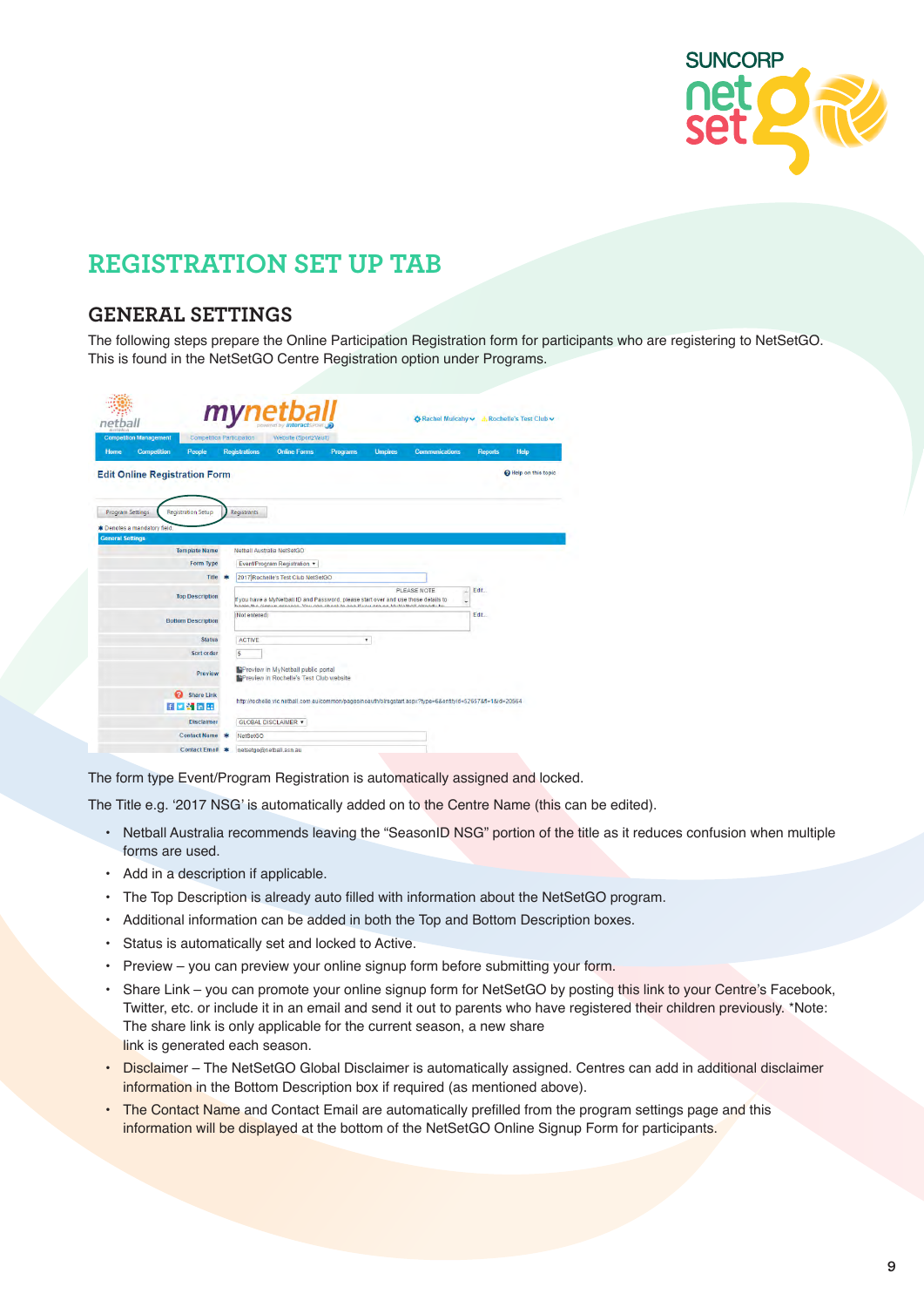

### **PAYMENT SETTINGS**

For more information on the MyNetball Payment Service including sign up, please refer to Page 4 and visit thecentre. netball.com.au

### **1. Payment Gateway**

- Select MyNetball Payment Service so participants can pay online (after activating the service)
- **2. Enter Automatically Add Processing Fee if applicable (as described above)**
	- Currency Format is automatically set as \$
	- Tax Description is automatically set as GST
	- Tax Rate is automatically set at 10%. Prices displayed are always inclusive of GST. If a Centre isn't registered for GST you can enter in 0 (zero) and the reference to GST on the participant signup form will be removed (collecting GST when not registered is an offence).

| <b>Payment Settings</b>                     |                                                                                                                                  |
|---------------------------------------------|----------------------------------------------------------------------------------------------------------------------------------|
| <b>Payment Gateway</b><br>(Online Payments) | SIMULATED CC GATEWAY 1111 . Contact support to change/setup)                                                                     |
| <b>Allow Offline Payment</b>                | u<br>Note - you will need to manually accept and reconcile offline payments if payment is made offline.                          |
| Automatically add<br>processing fee         | Apply to online payments Apply to offline payments<br>0.00 % of transaction amount<br>Fixed Charge: AUD<br>plus Variable Charge: |
| <b>Offline Payment Description</b>          | Edit<br>(Not entered)                                                                                                            |
| <b>Currency format</b>                      | $\mathsf{s}$                                                                                                                     |
| <b>Tax Description</b>                      | GST                                                                                                                              |
| Tax rate (%)                                | 10.00                                                                                                                            |

### **FORM FIELDS**

#### **Default Fields Tab**

The Default Fields are a selection of mandatory fields, which are automatically assigned to the NetSetGO Online Signup Form. Centres can add in additional fields to this form if they wish.

#### **Additional Fields Tab**

- To add in already created additional fields select the Additional Fields tab, select the required field from the Available Fields column on the left and then click >
- Select Refresh List under Advanced Settings. This gives you the opportunity to make your additional fields mandatory and to change their display name etc.
- Once finished select Update
- To customise additional fields please refer to the section below Customise Additional Fields

| Altridonal Fesso<br>Defailt Felix |     |                 |               |              |            |           |
|-----------------------------------|-----|-----------------|---------------|--------------|------------|-----------|
| Available Fields                  |     | Selected Fields |               |              |            |           |
| General Fields                    |     | Field:          | Mand<br>Field | Display Name | Group Name | Ur)       |
| Birth Country<br>Tai Rumber       | tmi | Walk Phone      | 一             |              |            | $\hat{y}$ |
| HamePhone                         |     |                 |               |              |            | m         |
| Médèri Nime                       |     |                 |               |              |            |           |
| Middle Name                       |     |                 |               |              |            |           |
| Title.                            |     |                 |               |              |            |           |
| <b>Umpire Fields</b>              |     |                 |               |              |            |           |
| Accreditation Uniti               |     |                 |               |              |            |           |
| Acceptation vasi Attaned          |     |                 |               |              |            |           |
| Allocation Region.                |     |                 |               |              |            |           |
| Available Mott-En Daytime.        |     |                 |               |              |            |           |
| <b>Class</b>                      |     |                 |               |              |            |           |
| Days Available                    |     |                 |               |              |            |           |
| Double Up (reserves).             |     |                 |               |              |            |           |
| Double Up (weekend)               |     |                 |               |              |            |           |
| Eitness Test Date                 |     |                 |               |              |            |           |
| Médical Certificane               |     |                 |               |              |            |           |
| <b>Print Frederind</b>            |     |                 |               |              |            |           |
| Segurial Centre                   |     |                 |               |              |            |           |
| <b>Registration Rooker</b><br>۰   |     |                 |               |              |            |           |

Once you are happy with your NetSetGO Centre Registration application (consisting of program streams and registration form), go back to the Program Settings tab and select submit application.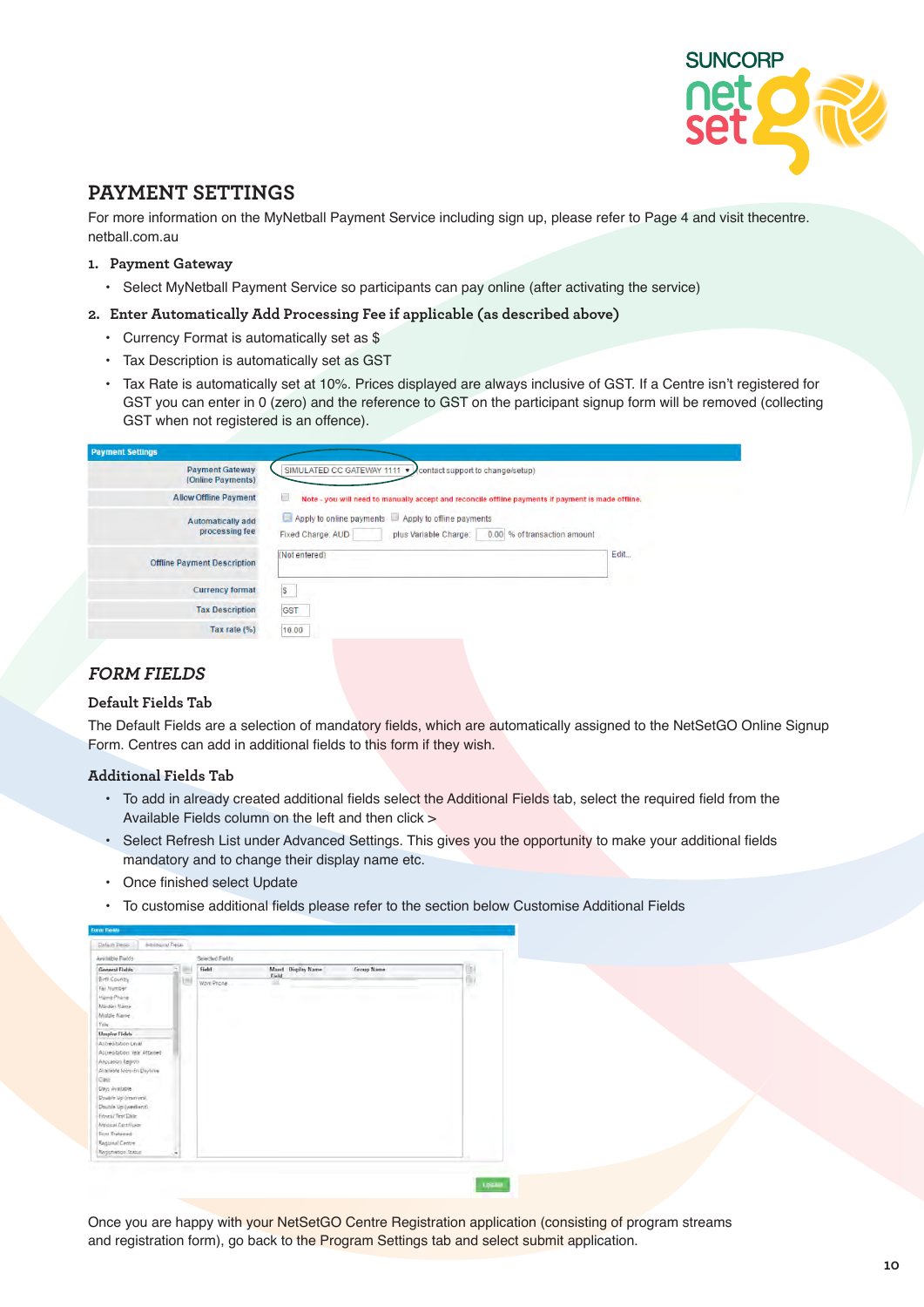

### **CUSTOMISE ADDITIONAL FIELDS**

An Organisation may wish to add in Custom Fields to the NetSetGO Online Signup Form. To do this please follow the below instructions:

#### **People > Custom Person Field**

### **1. Select Add New Custom Field**

| Home. | <b>Thomas</b> | <b>Tools</b>                          | People | <b>Tegematians</b> | Draw Forms Themans         |                                    | <b>Commercial</b> | $\sim$  |  |  |
|-------|---------------|---------------------------------------|--------|--------------------|----------------------------|------------------------------------|-------------------|---------|--|--|
|       |               | <b>Custom Person Field Management</b> |        |                    | <b>Q</b> Help on this loan |                                    |                   |         |  |  |
|       |               |                                       |        |                    |                            |                                    |                   |         |  |  |
|       |               |                                       |        |                    |                            |                                    |                   |         |  |  |
|       |               | <b>Finds Type</b>                     |        |                    | <b>Country Collors</b>     | <b>Aparty to ProverTrain Water</b> |                   | ومنازله |  |  |

- **2. Field Details: Enter in Name e.g. Height**
- **3. Field Details: Enter in Description**
- **4. Field Type: Select Type from Dropdown**
- **5. Field Type: Options Enter in multiple options with commas between them.**
- **6. Display options: Netball Australia suggests selecting Prohibit editing by logged in participants**
- **7. Apply to Role/Sub Role: Netball Australia suggests Sub-Role PLAYER: NETSETGO**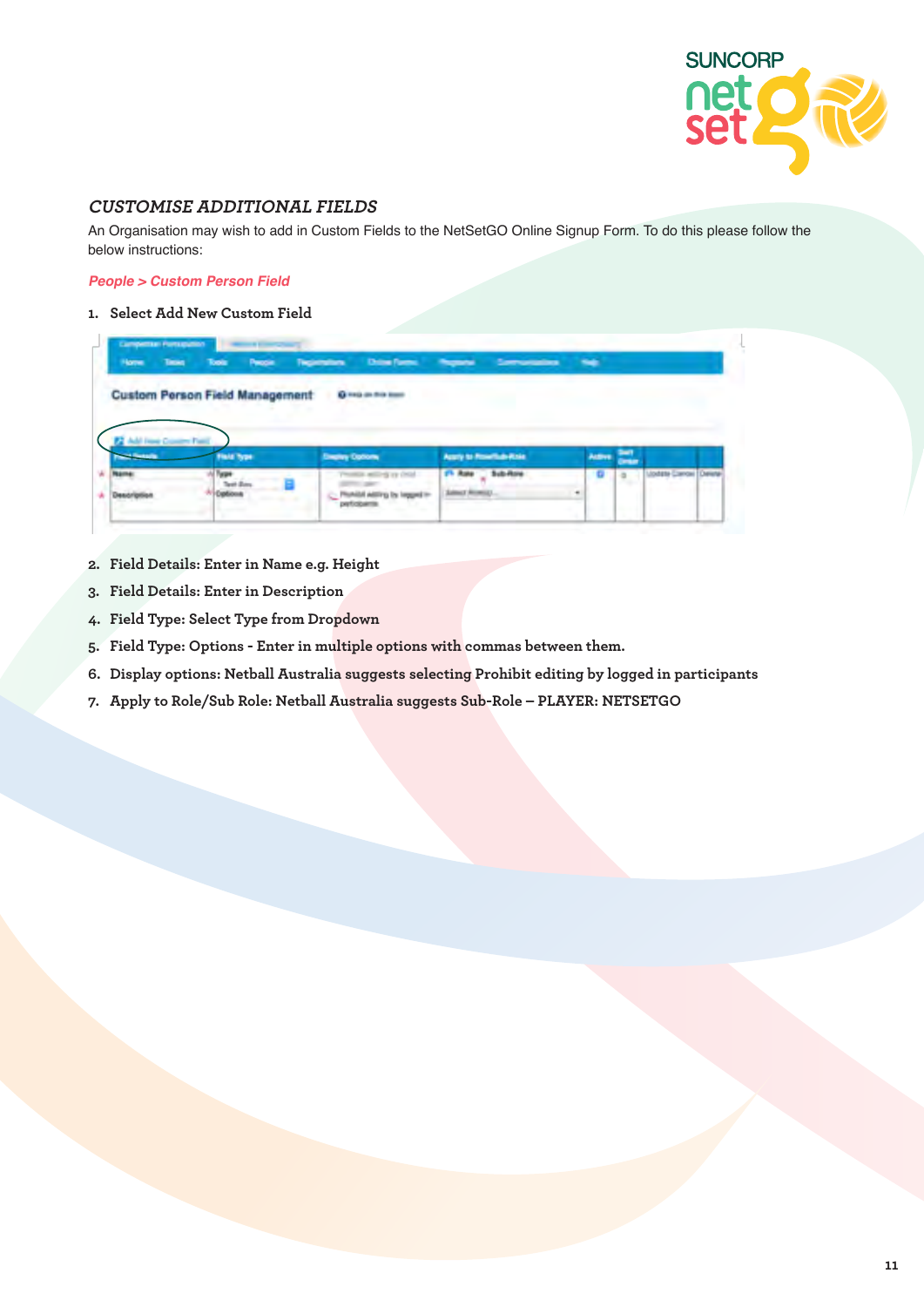

# **APPLICATION**

Your NetSetGO Centre Registration application will be automatically sent to your State/Territory Netball Organisation (e.g. Netball NSW, Netball Tasmania) who will review it within 48 hours. They are responsible for Approving your application and if there are issues with it they will contact the Centre Coordinator directly to resolve. Once approved, an email advising of the approval will be automatically generated and sent to the Centre Coordinator's email address.

\*The Netball Australia NetSetGO Participant Fee (\$21 in 2017) is non-refundable once the pack order has been placed – this should be taken into account when processing any refunds for cancellations.

Once approved, the equipment kit will be automatically generated based on the Program Start Date of the FIRST program being run by the Centre. The participant packs will be ordered within 4 days of the participant registering for the program. As per the Terms and Conditions, Centres who choose not to accept online payments at the time of registration will be financially liable for all participant pack orders submitted to the supplier for dispatch, regardless of whether payment has been collected.

Once a Centre is approved, the Register button on the Centre Search is automatically generated and participants can begin registering and paying online for your NetSetGO program.

The online registration forms will display on the Centre Search and participants will only be able to register during the nominated Registration period.

# **REGISTRANTS TAB**

This tab is used for reporting on those participants registered to your NetSetGO program. This is found in the NetSetGO Centre Registration option under Programs.



#### **Entrante Liet**

|   | Program Settings |       | <b>Registration Setup</b><br>Registrants |                                   |                 |        |                                |             |                                 |
|---|------------------|-------|------------------------------------------|-----------------------------------|-----------------|--------|--------------------------------|-------------|---------------------------------|
|   | Category: (      |       | Set 8-10 Skills/Competition v            | <b>Registration Status:   All</b> | ▼               |        |                                |             |                                 |
|   | Player ID        | First | Sumame                                   | Source                            | <b>Reg Date</b> | Season | Category                       | Categorical | Status                          |
| ゝ |                  |       |                                          | <b>MANUAL</b>                     | 26/05/2016      | 2016   | Set 8-10<br>Skills/Competition |             | Approved                        |
|   | $\overline{2}$   |       |                                          |                                   |                 |        |                                |             | Page 2 of 2, items 9 to 9 of 9. |

L Download registrants list

You can select which program stream you'd like to report on from the dropdown menu by clicking on Category (for example Set 8–10 Skills/Competition). You can then download that report as an Excel spreadsheet. The spreadsheet will include all the information that a participant has completed in the online registration form including t-shirt sizes, parent details, medical information (if applicable) and answers to any additional/ custom fields you may have added in.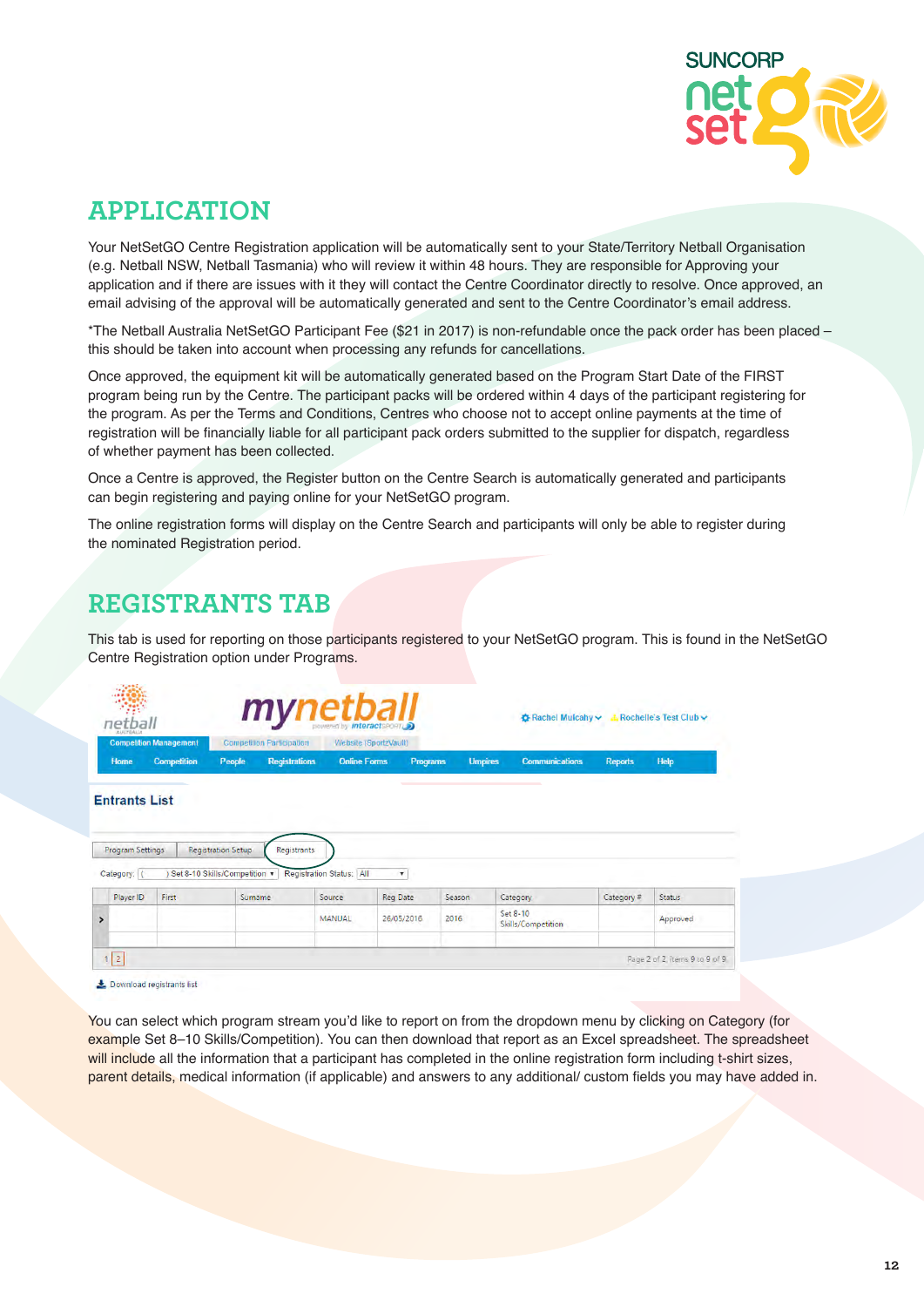

# **MANUALLY UN-ENROLLING A PARTICIPANT**

It may be necessary for a registered participant to be un-enrolled. Un-enrolment must be completed be a NetSetGO Centre Coordinator or MO. Netball Australia will also have the ability to un-enroll participants.

Un-enrolments will be able to be performed via the Entrants List (this function is yet to be developed but will be available in 2017).

The status of each participant's pack will also be visible on this screen in 2017.

| Ñ<br>netball<br><b>AUSTRALIA</b> |                               | mynetbalı<br>powered by interactsPORTLE |                                  |                       |                 |                | Rochelle's Test Club v<br><b>☆ Rachel Mulcahy &gt;</b> |                |      |
|----------------------------------|-------------------------------|-----------------------------------------|----------------------------------|-----------------------|-----------------|----------------|--------------------------------------------------------|----------------|------|
|                                  | <b>Competition Management</b> |                                         | <b>Competition Participation</b> | Website (SportzVault) |                 |                |                                                        |                |      |
| Home                             | <b>Competition</b>            | People                                  | <b>Registrations</b>             | <b>Online Forms</b>   | <b>Programs</b> | <b>Umpires</b> | <b>Communications</b>                                  | <b>Reports</b> | Help |

| Category:                 | Set 8-10 Skills/Competition v | <b>Registration Status: All</b> |                 |        |                                |            |          |
|---------------------------|-------------------------------|---------------------------------|-----------------|--------|--------------------------------|------------|----------|
| First<br>Player <b>ID</b> | Surname                       | Source                          | <b>Reg Date</b> | Season | Category                       | Category # | Status   |
|                           |                               | <b>MANUAL</b>                   | 26/05/2016      | 2016   | Set 8-10<br>Skills/Competition |            | Approved |
|                           |                               |                                 |                 |        |                                |            |          |

Download registrants list

### **PARTICIPANT UN-ENROLLS PRIOR TO PACK BEING ORDERED (Pack Status – To Order)**

- 1. Click on the arrow for the person who will be un-enrolled. This will expand the participant's details.
- 2. Click un-enroll.
- 3. Advise your MO of the unenrolment so that the participant's pack status can be set to Cancelled. If a pack has not yet been ordered for the participant, it will not be ordered and the participant may be refunded the NA fee.

### **PARTICIPANT UN-ENROLLS AFTER THE PACK HAS BEEN ORDERED (Pack Status – Ordered or Dispatched)**

- 1. Click on the arrow for the person who will be un-enrolled. This will expand the participant's details.
- 2. Click un-enroll.

There is no need to advise your MO of the unenrolment as the participant pack has already been ordered and may be retained by the participant. If the participant chooses to enroll later in 2017 they will already have been issued their pack.

If the participant returns their pack unopened, the Centre Coordinator is to advise the MO that the pack has been returned and the MO will update the pack status to Cancelled.

Participants should be encouraged to keep their pack even if they are not pursuing netball.

### **PARTICIPANT UN-ENROLLS AFTER THE PACK HAS BEEN ORDERED BUT THERE IS AN ERROR WITH ADDRESS VALIDATION (Pack Status – Error or Fixed)**

- 1. Click on the arrow for the person who will be un-enrolled. This will expand the participant's details.
- 2. Click un-enroll.
- 3. Advise your MO of the unenrolment so that the participant's pack status can be set to Cancelled. This will prevent a pack from being ordered for the participant and the participant can be refunded the NA fee.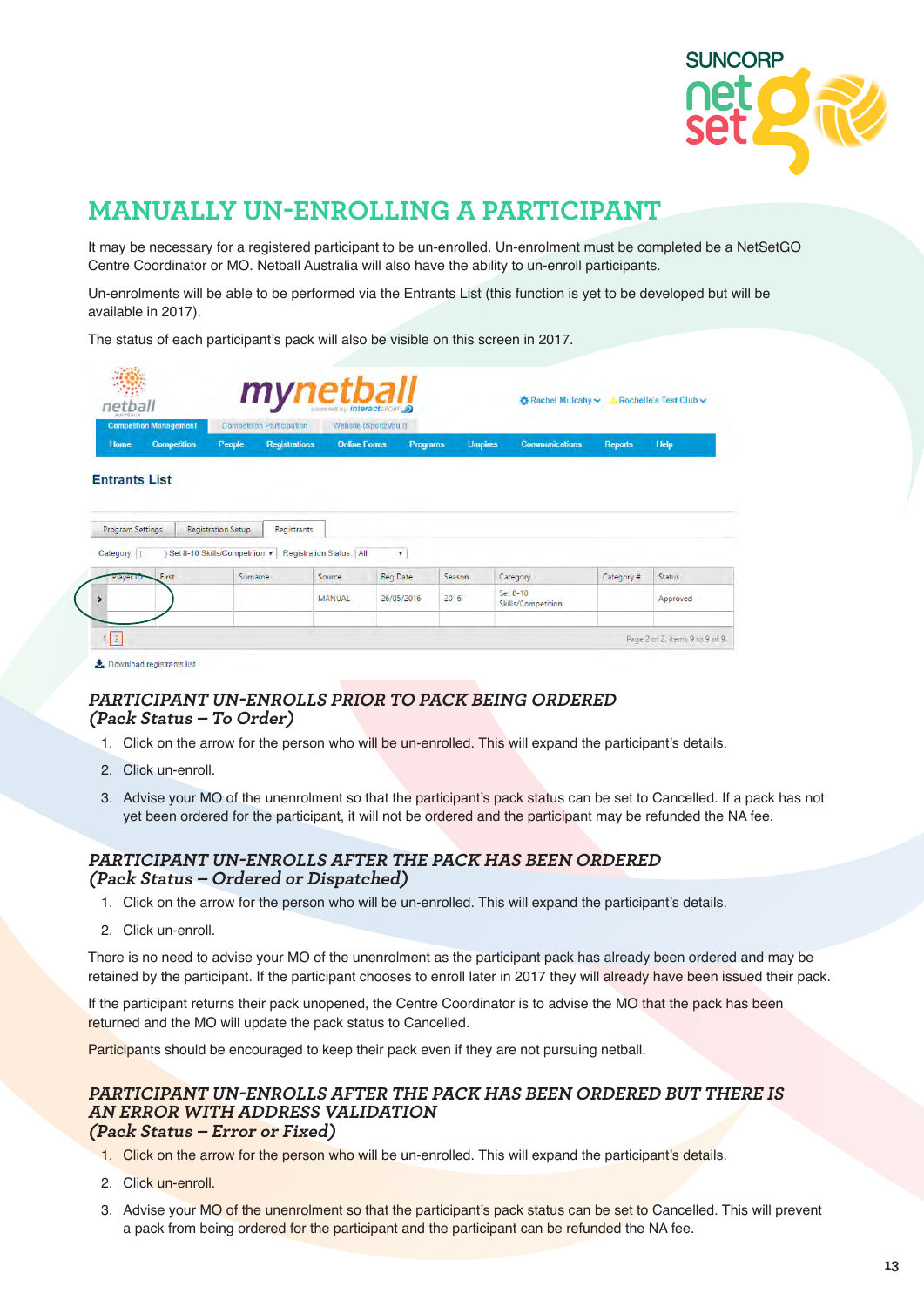

# **REPORTS**

### **PROGRAM ENROLMENT SUMMARY**

Especially useful for Associations wanting to run a report for participants in their club.

**Programs > Enrolment Summary Report**

|      | netball<br>Competition Participation |              | Website (SponzWaut)             | mynetball                                            |                          |                        |                       |                       |                |
|------|--------------------------------------|--------------|---------------------------------|------------------------------------------------------|--------------------------|------------------------|-----------------------|-----------------------|----------------|
| Home | Tasks                                | <b>Tools</b> | People                          | <b>Registrations</b>                                 | Online Forms             | <b>Programs</b>        | <b>Communications</b> | Help                  |                |
|      |                                      |              | <b>Program Enrolment Report</b> | C Help on this topic                                 |                          |                        |                       |                       |                |
|      | Program                              | hartfart30   | $\cdot$                         | 2015<br>Season                                       | $\bullet$ .              | Enrol Date Range       |                       |                       | Camerale Rappy |
|      |                                      |              |                                 | Enrolments for Rochelle's Test Club for period: 2015 |                          |                        |                       |                       |                |
|      |                                      |              |                                 |                                                      | Net 5.7, Artists, Skiln. | Set 8.15 Actions State |                       | Set, 8,10 Competition | Total          |
|      | Entry Name                           |              |                                 |                                                      |                          |                        |                       |                       |                |
|      | Rochelle's Test Club                 |              |                                 |                                                      |                          |                        |                       |                       |                |
|      |                                      |              |                                 |                                                      |                          |                        | ż                     |                       | Total: 6       |

- **1. Select the Program, Season (current year) and Enrol Date Range (for example January–June).**
- **2. You will then be able to see the number of participants registered in each of the programs you are running (for example Net\_5\_7\_Activity\_Skill).**
- **3. You can download these reports by selecting**
	- Download enrolment summary
	- Download enrolment detail (Registrants Report)
	- These can then be exported to Excel if you want to look into the figures in more detail

### **PROGRAM ENQUIRY REPORT**

(\*Very important to capture participants interested in signing up for your program)

See details from prospective participants who have sent an enquiry about your NetSetGO Program (i.e. who have clicked Submit Interest on the Centre Finder).

Ensure you get in touch to confirm registration into your program.

*Reports > Program Enquiry Report*

| 藻<br>netball<br>Competition Management |                               |          | mynetball<br>Western players last<br>Competitive Parlinguism |                     |  |              |               |                | <b>Rachalla Flimers w</b><br><b>Bankelo's Taxi Oluk</b> |                |                  |                        |
|----------------------------------------|-------------------------------|----------|--------------------------------------------------------------|---------------------|--|--------------|---------------|----------------|---------------------------------------------------------|----------------|------------------|------------------------|
| Home                                   | Competition                   |          | <b>Fagistrations</b><br>Pargio                               | <b>Deline Forms</b> |  | Programs     | <b>Urgman</b> | Communications |                                                         | <b>Reports</b> | <b>Hotel</b>     |                        |
|                                        | <b>Program Enquiry Report</b> |          |                                                              |                     |  |              |               |                |                                                         |                |                  |                        |
|                                        |                               |          |                                                              |                     |  |              |               |                |                                                         |                |                  |                        |
|                                        |                               |          |                                                              |                     |  |              |               |                |                                                         |                |                  |                        |
|                                        | NetSetOO                      | ٠        |                                                              |                     |  |              |               |                |                                                         |                |                  |                        |
|                                        | ٠                             |          |                                                              |                     |  |              |               |                |                                                         |                |                  |                        |
|                                        | <b>Search</b>                 |          |                                                              |                     |  |              |               |                |                                                         |                |                  |                        |
| Pergram<br>Organization                |                               |          |                                                              |                     |  |              |               |                |                                                         |                |                  |                        |
| D.                                     | Date                          | $D = 10$ | Snanisten                                                    | State               |  | Day Catagory | <b>Lisal</b>  |                |                                                         | Poste          | Participant Name | <b>G Ketash</b><br>Apr |

To download the full list of enquiries, click the Download button.

This will give you the contact details and nature of the participant's enquiry (for example, I have a 6 year old who has never played netball before. Can she join your program?)

**Note: we are working to include new reporting options for 2017 and will release details of these once confirmed.**